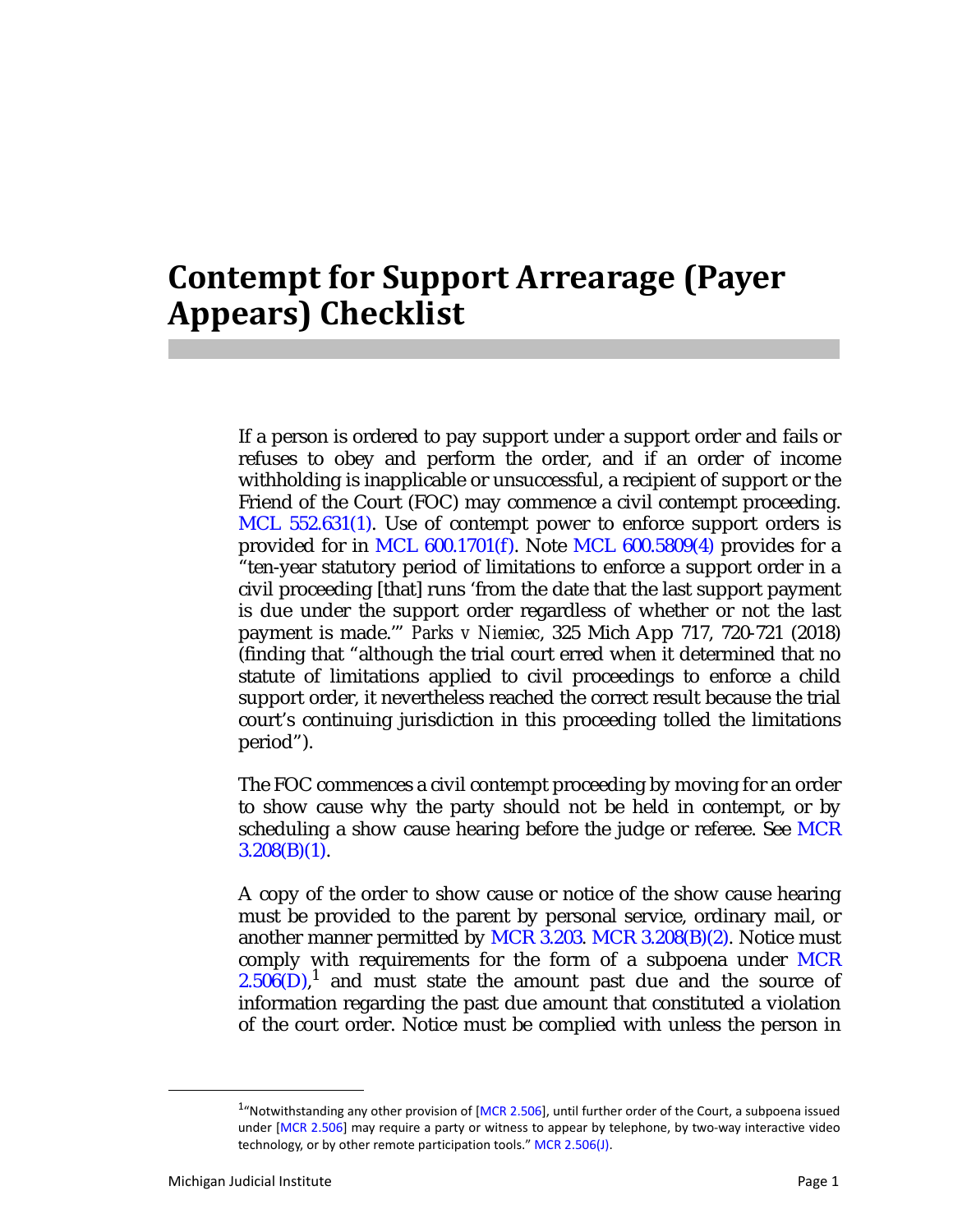receipt of notice is relieved by court order or the written direction of the person who executed the notice. MCR  $3.208(B)(3)(c)$ .

The show cause hearing cannot be held until the passage of seven days since the order or notice was served on the party or nine days after mailing, if the party was served by ordinary mail. MCR 3.208(B)(4).

The court may hold the show cause hearing without the FOC unless a party presents evidence that requires the court to receive further information from the FOC's records before making a decision. MCR  $3.208(B)(5)$ .

Procedures to follow during the show cause hearing:

- **Ensure proper notice has been provided. See MCR 3.208(B)(2)-**(3).
- $\Box$  Must PRESUME (in the absence of proof to the contrary introduced by the payer) that the payer has currently available resources equal to one month of payments under the support order. MCL 552.633(3).
	- $\Box$ Must NOT find that the payer has currently available resources of more than one month of payments without proof of those resources by the FOC or the recipient of support. MCL 552.633(3).
- $\Box$  Determine whether grounds for a finding of contempt exists:

Payer is in arrears; AND

- $\Box$  the court is satisfied that the payer has the capacity to pay all or some portion of the amount due under the support order out of currently available resources; OR
- $\Box$  the court is satisfied that the payer could, by the exercise of diligence, have the capacity to pay all or some portion of the amount due under the support order and that the payer fails or refuses to do so.
- $\Box$  the payer has failed to obtain a source of income and has failed to participate in a work activity after referral by the FOC. MCL 552.633(1).
- $\Box$  If grounds for finding contempt exist, MAY immediately enter an order that does one or more of the following:

commits the payer to the county jail or an alternative to jail. MCL 552.633(2)(a).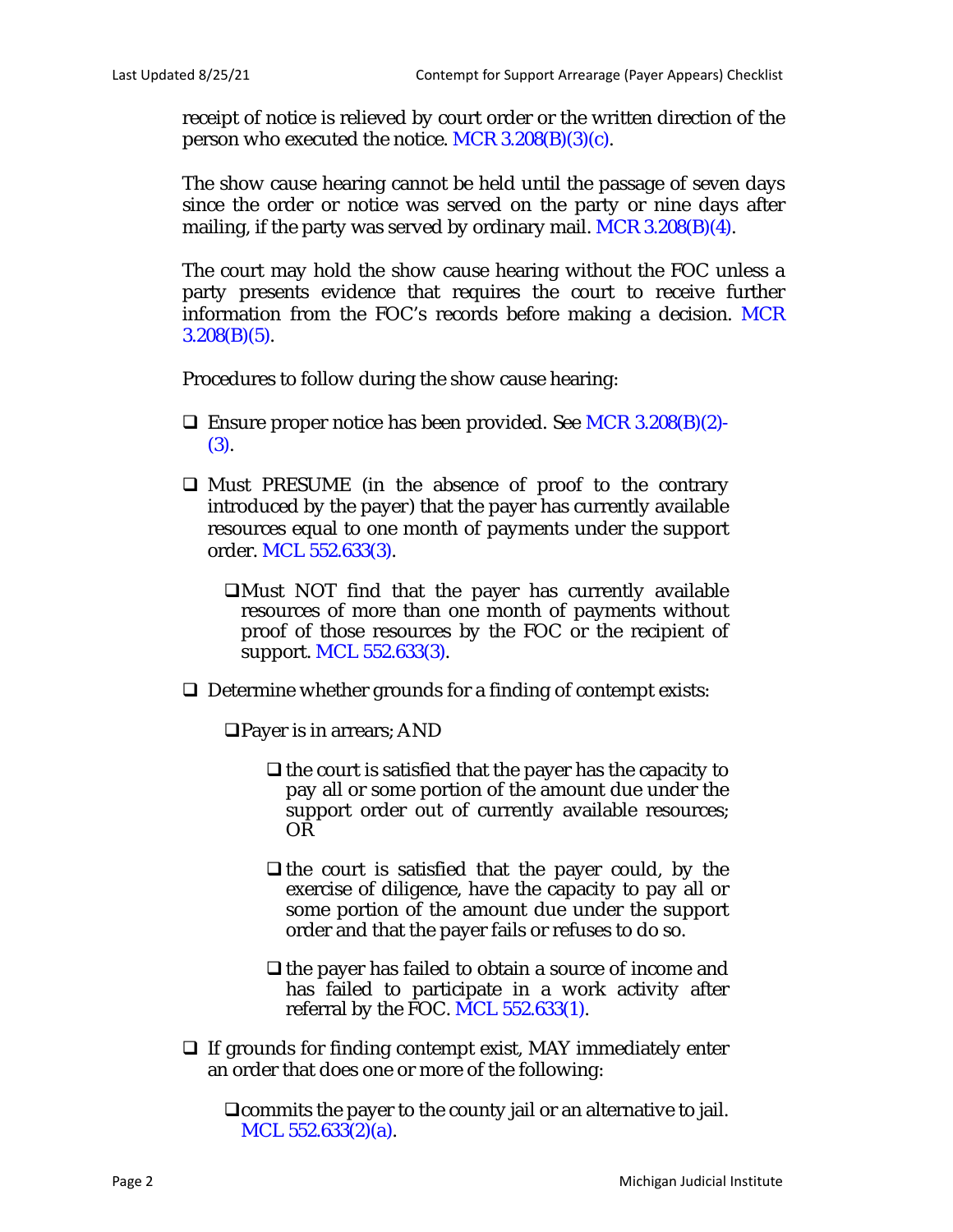- $\Box$  enter ONLY if other remedies appear unlikely to correct the payer's failure or refusal to pay support. See MCL 552.637(1).
- $\Box$  ensure commitment order states the amount to be paid by the payer in order to be released from the commitment order (amount may not exceed the payer's currently available resources as determined by the court). See MCL 552.637(2).
- $\Box$  may direct a portion or all of the payer's earnings in jail/alternative to jail be paid to and applied for support until:
	- $\Box$  the payer complies with the court order,
	- payer is released from the commitment order, OR
	- **□**further order of the court. See MCL 552.637(5).
- commits the payer to the county jail or an alternative to jail *with* the privilege of leaving the jail or other place of detention during the hours the court determines, and under the supervision the court considers, necessary for the purpose of allowing the payer to satisfy the terms and conditions imposed under an order of commitment if the payer's release is necessary for the payer to comply with those terms and conditions. MCL 552.633(2)(b).
	- $\Box$  enter ONLY if other remedies appear unlikely to correct the payer's failure or refusal to pay support. See MCL 552.637(1).
	- $\Box$  ensure commitment order states the conditions that constitute diligence in order to be released from the commitment order (conditions must be within the payer's ability to perform). See MCL 552.637(3).
	- $\Box$  may direct a portion or all of the payer's earnings in jail/alternative to jail be paid to and applied for support until:
		- $\Box$  the payer complies with the court order,

payer is released from the commitment order, OR

further order of the court. See MCL 552.637(5).

 $\Box$ commits the payer to a penal or correctional facility in this state that is not operated by the state department of corrections. MCL 552.633(2)(c).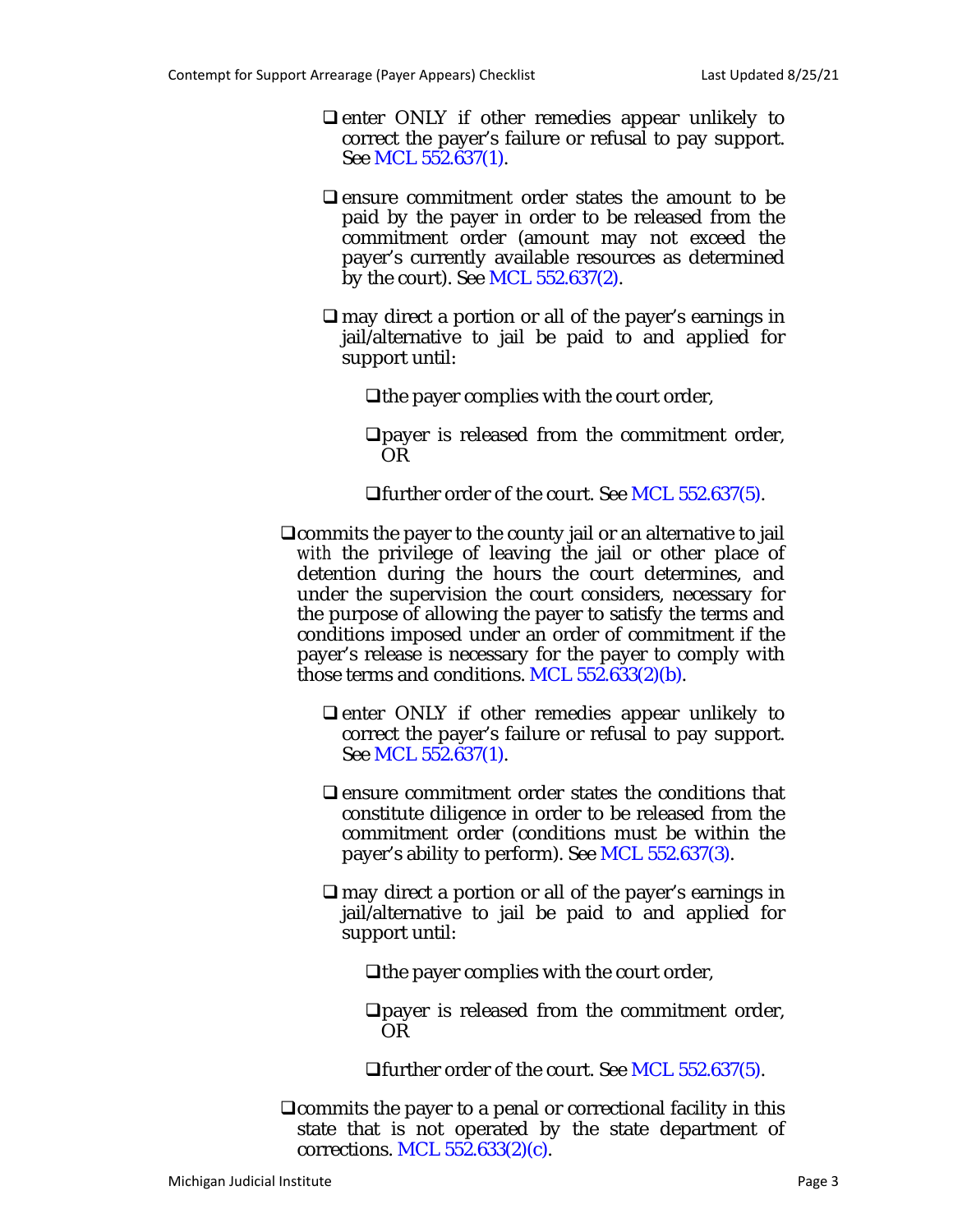- $\Box$  enter ONLY if other remedies appear unlikely to correct the payer's failure or refusal to pay support. See MCL 552.637(1).
- $\Box$  ensure commitment order states the conditions that constitute diligence in order to be released from the commitment order (conditions must be within the payer's ability to perform). See MCL 552.637(3).
- $\Box$  may direct a portion or all of the payer's earnings in penal/correctional facility be paid to and applied for support until:
	- The payer complies with the court order,
	- payer is released from the commitment order, OR
	- further order of the court. See MCL 552.637(5).
- $\Box$ apply any other enforcement remedy authorized under the Support and Parenting Time Enforcement Act (SPTEA), MCL 552.601 *et seq*., or the Friend Of the Court Act (FOCA), MCL 552.501 *et seq*., for the nonpayment of support if the payer's arrearage qualifies and the evidence supports applying that remedy.
- $\Box$  orders the payer to participate in a work activity.
- $\Box$  orders the payer to participate in a community corrections program established under the Community Corrections Act, MCL 791.401 *et seq.* (if available within the court's jurisdiction).
- $\Box$  except as provided by federal law and regulations, orders the parent to pay a fine of not more than \$100, which must be deposited in the FOC fund created under MCL 600.2530.
- $\Box$  places the payer under the supervision of the office for a term fixed by the court with reasonable conditions, including, but not limited to, one or more of the following:
	- $\Box$  participating in a parenting program.
	- $\Box$  participating in drug or alcohol counseling.
	- $\Box$  participating in a work program.
	- $\Box$  seeking employment.
	- $\Box$  participating in other counseling.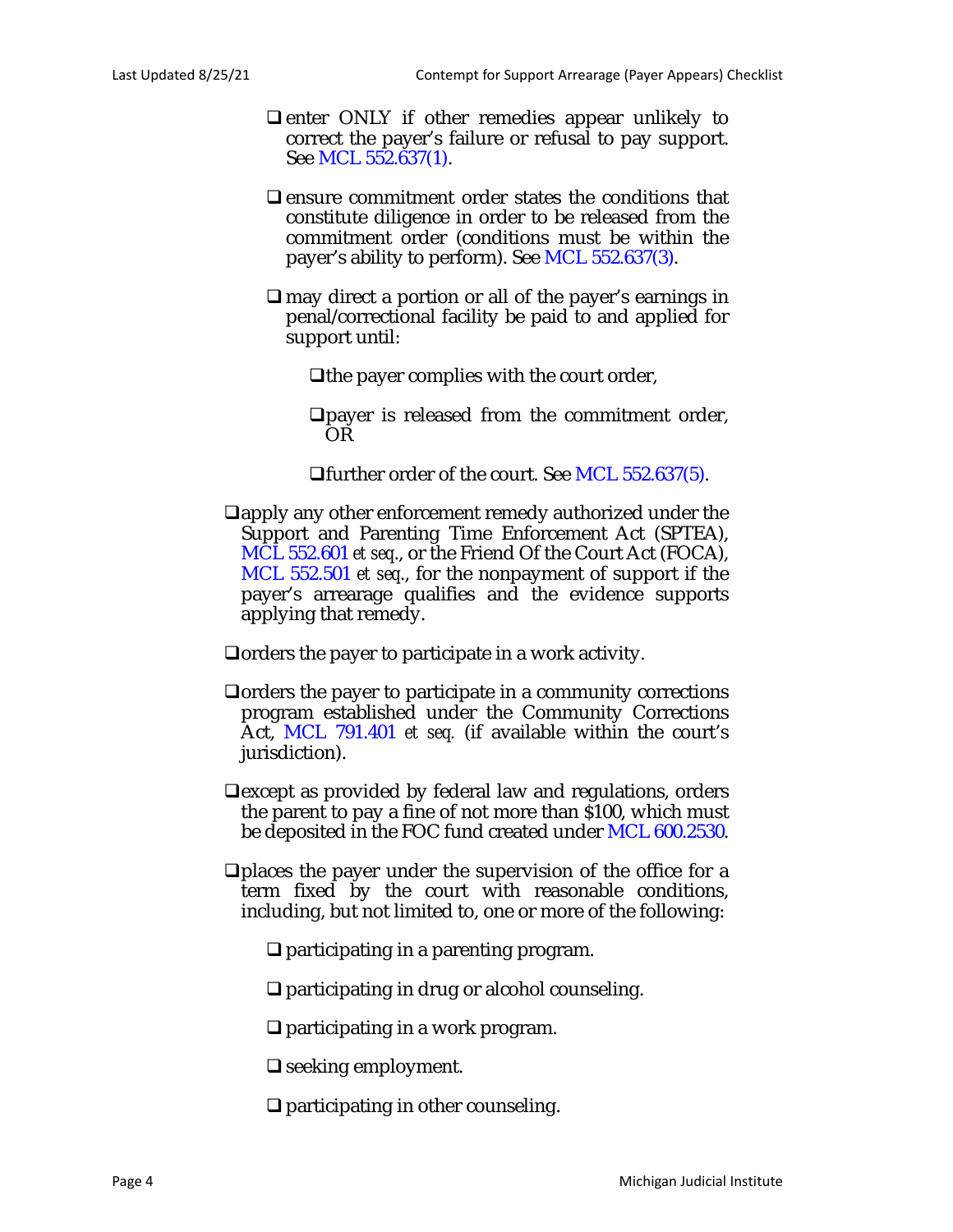- $\Box$  continuing compliance with a current support or parenting time order.
- $\Box$  entering into and compliance with an arrearage payment plan. MCL 552.633(2)(h).
- $\Box$  For noncompliance of a spousal support order, MAY assess the payer actual reasonable expense incurred by the FOC in bringing any enforcement action for the payer's noncompliance with the spousal support order not eligible for funding under Title IV-D. See MCL 552.636.

**Duration of Commitment under Commitment Order.** A commitment MUST continue until the payer performs the conditions set out in the commitment order (CANNOT exceed 45 days for the first adjudication of contempt or 90 days for a subsequent adjudication of contempt). MCL 552.637(4).

Notwithstanding the length of commitment imposed under the commitment order, the court MAY release a payer who is unemployed (and the commitment order committed the payer to a county jail) and finds employment IF:

- $\Box$  the payer is *self-employed*, completes two consecutive weeks at his/her employment, and makes a support payment as required by the court, OR
- $\Box$  the payer is *employed* and completes two consecutive weeks at his/her employment, and an order of income withholding is effective. MCL 552.637(6).

**Violation of Commitment Order.** If a payer is committed to jail or an alternative to jail *with privileges of release* under conditions set out under MCL  $552.633(2)(b)$  and the payer:

- $\Box$  violates those conditions, the court MUST commit the payer to the county jail without the privileges for the balance of the period of the commitment imposed by the court. See MCL 552.639(1).
- $\Box$  fails to return to the place of confinement within the time prescribed, the payer MUST be considered to have escaped from custody and MUST be found guilty of a misdemeanor, punishable by imprisonment for not more than one year. See MCL 552.639(2).

For purposes of altering a commitment order, see the Michigan Judicial Institute's *Altering Commitment Order Checklist*.